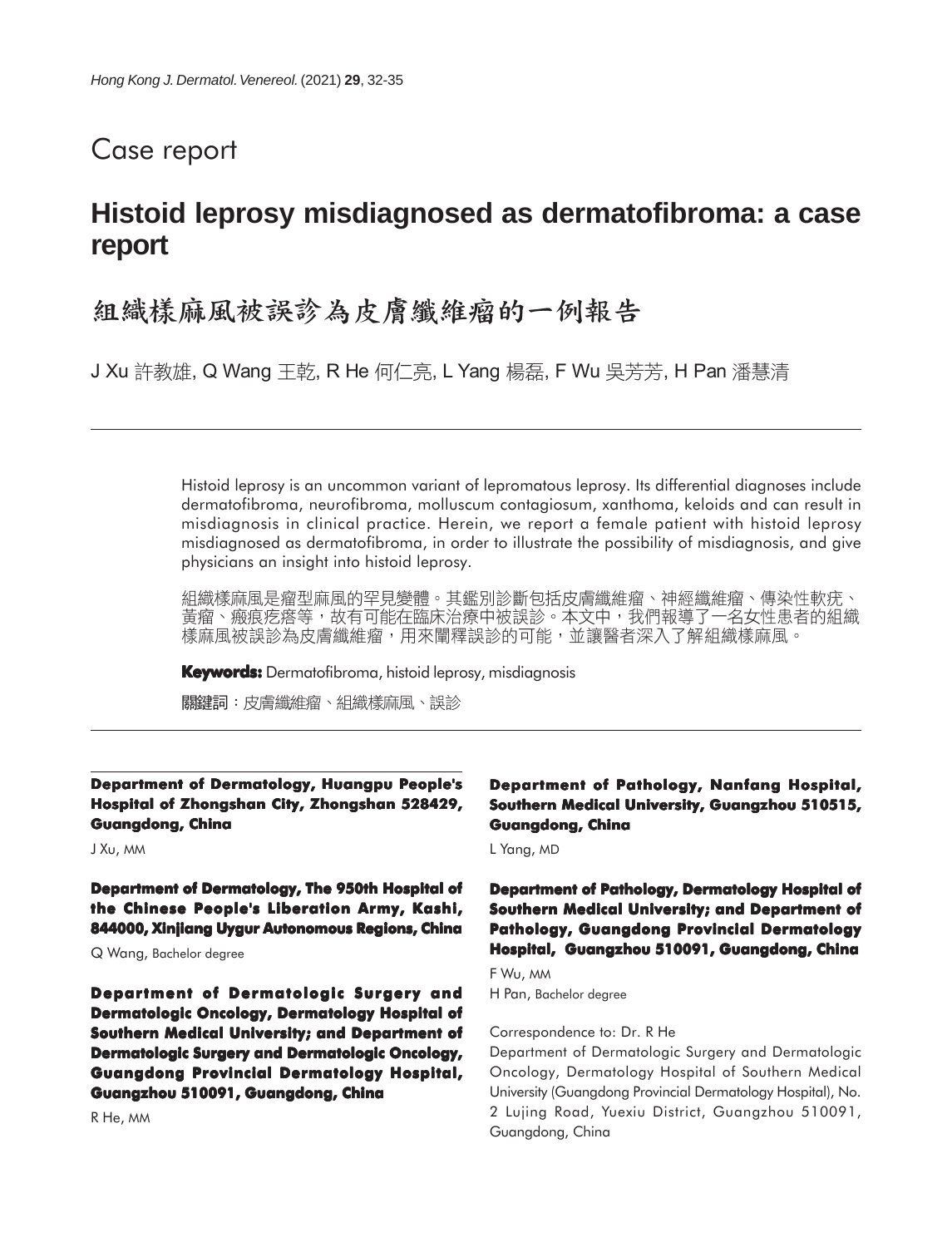## **Introduction**

Leprosy, also known as Hansen's disease, is an uncommon, chronic, communicable disease caused by *Mycobacterium leprae* and has a diverse clinical presentation. Histoid leprosy (HL) is a rare form of lepromatous leprosy (LL), it is rarely observed in the patients who have not received treatment with anti-leprosy drugs.<sup>1,2</sup> Histoid leprosy is a great mimicker and can be easily misdiagnosed as the clinical features are similar to other dermatosis as in the present case.

### **Case report Case**

A 41-year-old female patient presented to our department, with a 4-year history of generalised plaque, papules and nodules on her face, arms and legs. Two previous skin biopsies were reported as dermatofibroma. The lesions did not respond to treatment with Centella triterpenes cream for three weeks, and no oral medication had been given. Physical examination revealed a few red-brown infiltrating plaques, multiple skin coloured/red-brown papules and cutaneous/ subcutaneous nodules scattered on the eyelids, face, forearms, hands and thighs, varying in size from 0.5 cm to 2 cm. The eyebrows were sparse but there were no ocular problems (Figures 1a & 1d). The nodules were mainly distributed on the lateral aspects of forearms and the back of hands, some nodules showed central depression and crust (Figures 1b & 1c), scattered pigmentation and redbrown papules on both thighs (Figure 1d). There was impairment of pain, touch and temperature sensation on the left face, left forearm and dorsum of the hands. The left ulnar nerve was thickened, with limited adduction of the left little finger, but the function of facial expression muscle was intact and there was no arthralgia. Skin biopsy was performed on her left forearm and revealed netlike stratum corneum, epidermal atrophy, a Grenz zone below the epidermis, collagen fibrosis around the lesions and in the dermis, there was a large number of spindle-shaped histiocytes and foam cells infiltrating the lesions, together with numerous acidfast bacilli as showed by Wade-Fite stain (Figure 2). The diagnosis of HL was confirmed, and treatment with WHO MDT (take under supervision once a month: rifampicin 600 mg, clofazimine 300 mg; and dapsone 100 mg daily, clofazimine 50 mg daily) for leprosy was started.

## **Discussion**

Histoid leprosy is an uncommon variant of LL, first reported by Wade in 1963. The exact position of HL along the immune spectrum and its relation to other subtypes is unclear.3 At present, it is considered that HL is a form of lepromatous leprosy due to dapsone-resistant bacilli.4 The prevalence of HL accounts for 1.1- 3.6% of leprosy cases and predominantly occurs in multibacillary leprosy patients who have irregular or inadequate treatment, particularly dapsone monotherapy (due to dapsone resistance), but can also occur in relapse cases after successful treatment. The de novo occurrence of HL has also rarely been reported.<sup>1</sup> In HL the average age of infection is between 21 and 40 years although it can rare occur in children. It has a higher incidence in males than in females, which reinforces the importance of this de novo case report.<sup>2,5</sup>

Histoid leprosy is characterised by multiple infiltrated plaques, skin-coloured to red-brown papules and cutaneous, or subcutaneous painless, non-itchy, firm or soft, discrete, smooth, protuberant, globular infiltrated nodules on normal skin.3 These lesions may resemble dermatofibroma, keloid, neurofibroma, molluscum contagiosum, xanthoma, reticulohistiocytosis, cutaneous metastasis.<sup>5,6</sup> The lesions are usually distributed on the posterior and lateral aspects of the arms, dorsum of hands, back, buttocks, thighs, legs and over bony prominences.4,5 Moreover, some cases involve the eyebrows, earlobes, mucosae of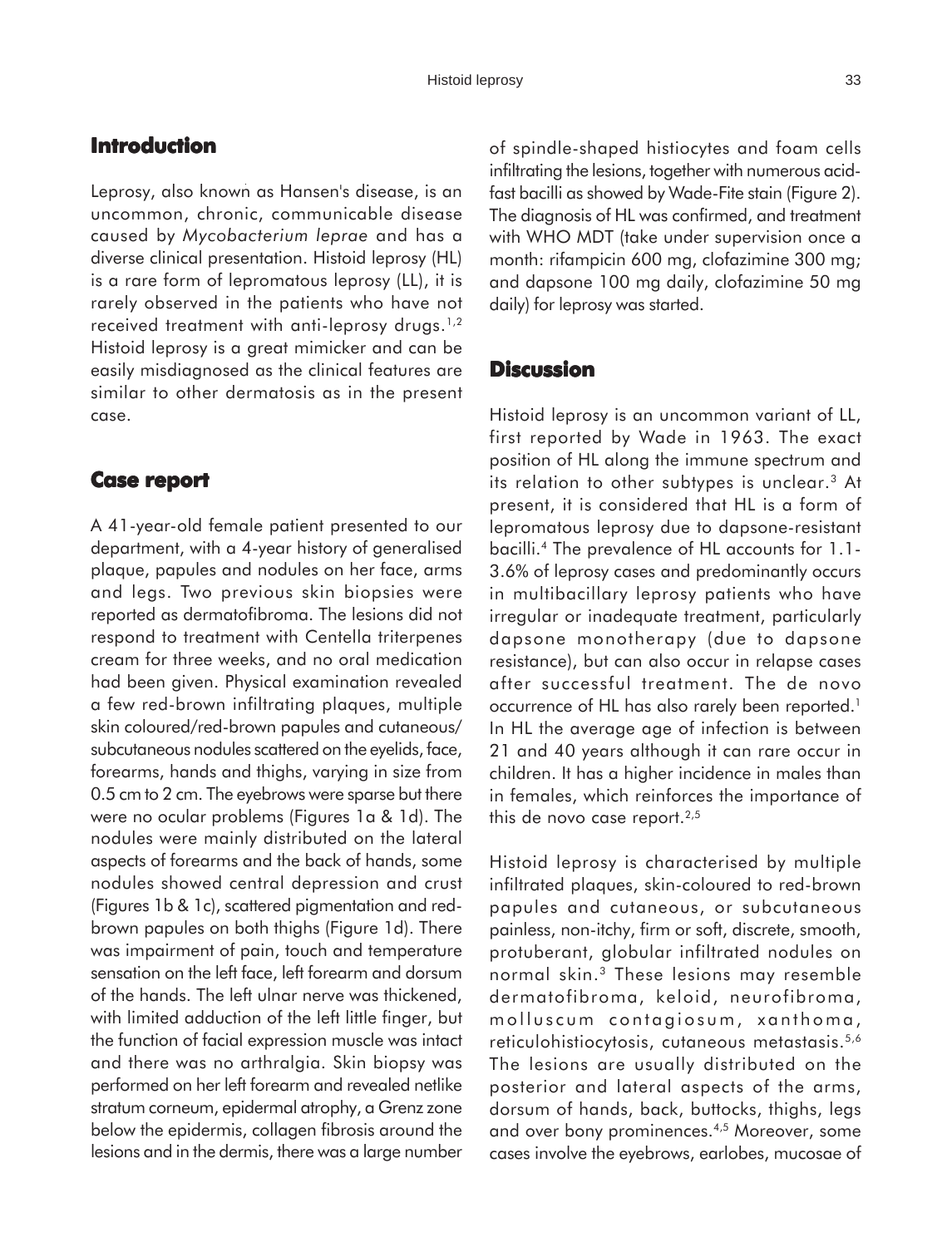

Figure 1. (a) Red-brown plaque, papules and nodules scattered on eyelid, frontal and cheek, with sparse eyebrows. (b) Skin coloured to red-brown, varying in size from 0.5 cm to 2 cm, dome-shaped, multiple nodules on the dorsum of hands. (c) Red-brown papules and nodules distribute on the lateral aspects of forearms, crusting on the surface of some nodules. (d) Pigmentation and red-brown papules scattered on both thighs.



**Figure 2.** (a) Grenz zone below the epidermis, collagenous fibrosis in dermis around the lesions (Haematoxylin and eosin x 100). Inset: A large number of spindle-shaped histiocytes and foam cells infiltrated in the lesions (Haematoxylin and eosin x 400). (b) Numerous acid-fast bacilli (Wade-Fite stain x 400).